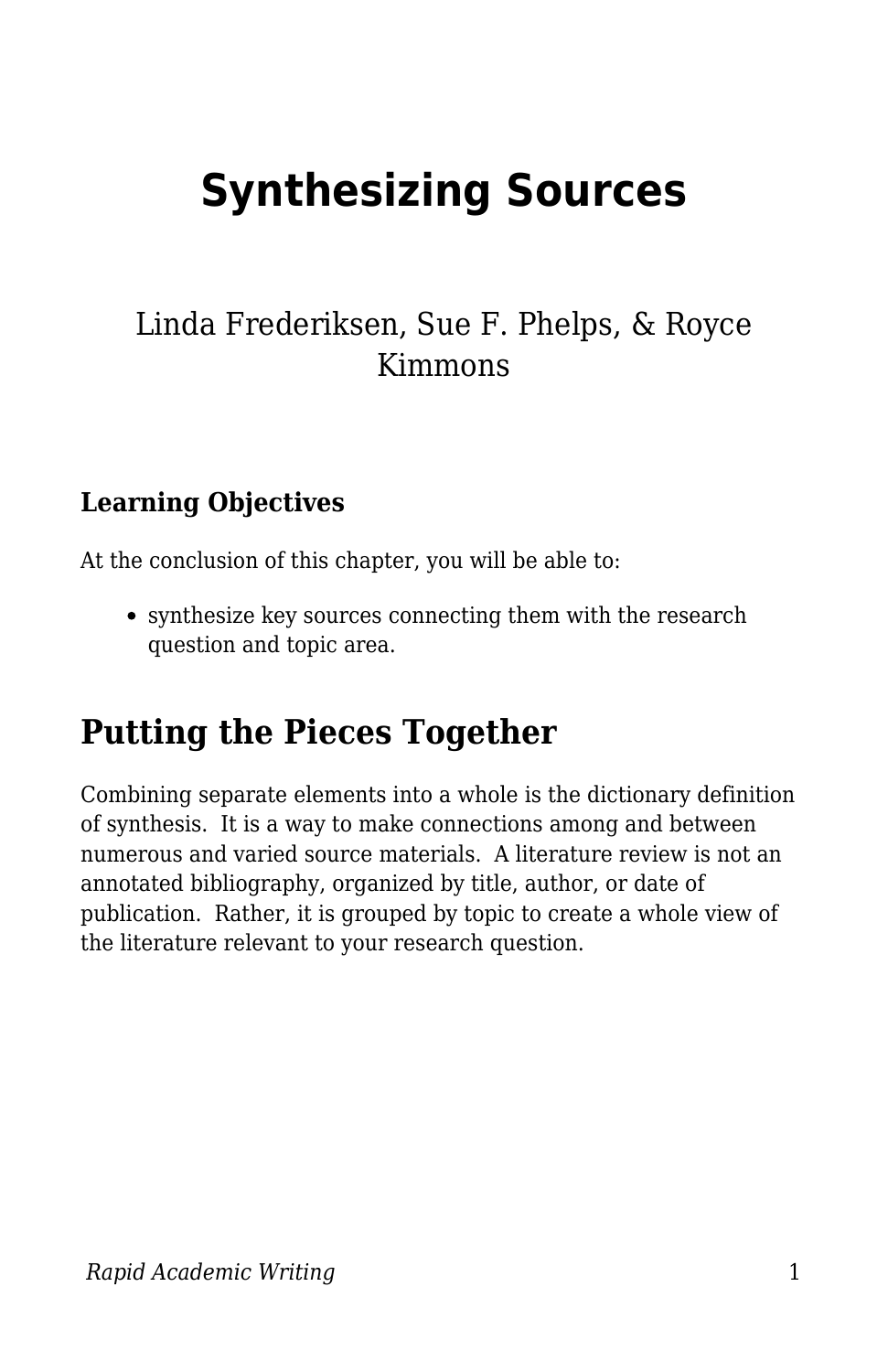

Your synthesis must demonstrate a critical analysis of the papers you collected as well as your ability to integrate the results of your analysis into your own literature review. Each paper collected should be critically evaluated and weighed for "adequacy, appropriateness, and thoroughness" ([Garrard, 2017 \[https://edtechbooks.org/-wQv\]\)](https://edtechbooks.org/rapidwriting/lit_rev_conclusion/#ref7) before inclusion in your own review. Papers that do not meet this criteria likely should not be included in your literature review.

Begin the synthesis process by creating a grid, table, or an outline where you will summarize, using common themes you have identified and the sources you have found. The summary grid or outline will help you compare and contrast the themes so you can see the relationships among them as well as areas where you may need to do more searching. Whichever method you choose, this type of organization will help you to both understand the information you find and structure the writing of your review. Remember, although "the means of summarizing can vary, the key at this point is to make sure you understand what you've found and how it relates to your topic and research question" [\(Bennard et al., 2014](https://edtechbooks.org/rapidwriting/lit_rev_conclusion/#ref7) [\[https://edtechbooks.org/-wQv\]\)](https://edtechbooks.org/rapidwriting/lit_rev_conclusion/#ref7).

Summary table

As you read through the material you gather, look for common themes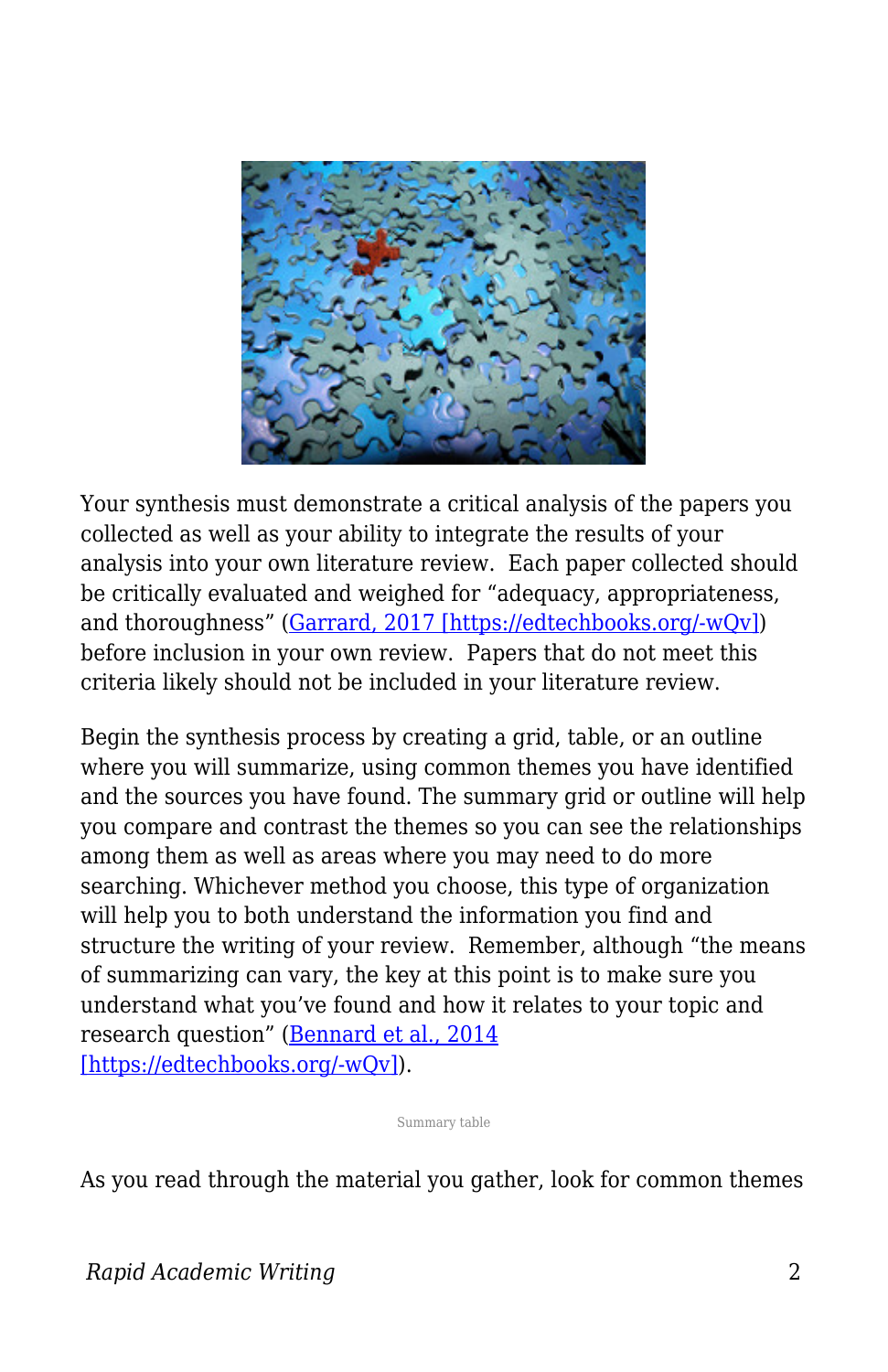as they may provide the structure for your literature review. And, remember, research is an iterative process: it is not unusual to go back and search information sources for more material.

At one extreme, if you are claiming, 'There are no prior publications on this topic,' it is more likely that you have not found them yet and may need to broaden your search. At another extreme, writing a complete literature review can be difficult with a well-trod topic. Do not cite it all; instead cite what is most relevant. If that still leaves too much to include, be sure to reference influential sources…as well as high-quality work that clearly connects to the points you make. ([Klingner,](https://edtechbooks.org/rapidwriting/lit_rev_conclusion/#ref7) [Scanlon, & Pressley, 2005](https://edtechbooks.org/rapidwriting/lit_rev_conclusion/#ref7) [\[https://edtechbooks.org/-wQv\]\)](https://edtechbooks.org/rapidwriting/lit_rev_conclusion/#ref7).

# **Creating a summary table**

Literature reviews can be organized sequentially or by topic, theme, method, results, theory, or argument. It's important to develop categories that are meaningful and relevant to your research question. Take detailed notes on each article and use a consistent format for capturing all the information each article provides. These notes and the summary table can be done manually, using note cards. However, given the amount of information you will be recording, an electronic file created in a word processing or spreadsheet is more manageable. Examples of fields you may want to capture in your notes include:

- Authors' names
- Article title
- Publication year
- Main purpose of the article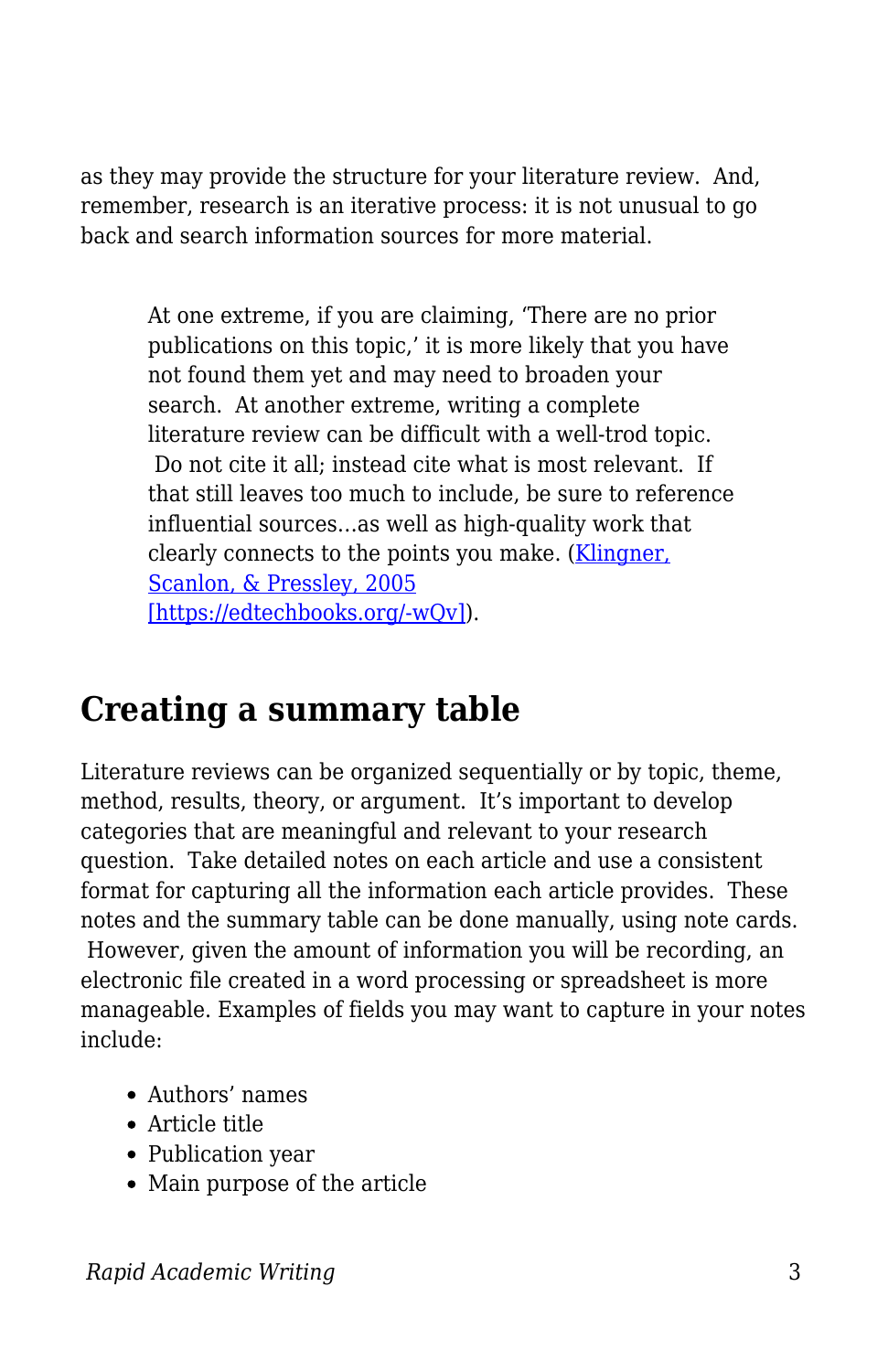- Methodology or research design
- Participants
- Variables
- Measurement
- Results
- Conclusions

Other fields that will be useful when you begin to synthesize the sum total of your research:

- Specific details of the article or research that are especially relevant to your study
- Key terms and definitions
- Statistics
- Strengths or weaknesses in research design
- Relationships to other studies
- Possible gaps in the research or literature (for example, many research articles conclude with the statement "more research is needed in this area")
- Finally, note how closely each article relates to your topic. You may want to rank these as high, medium, or low relevance. For papers that you decide not to include, you may want to note your reasoning for exclusion, such as 'small sample size', 'local case study,' or 'lacks evidence to support assertion.'

This short video demonstrates how a nursing researcher might create a summary table.

#### **Creating a Summary Table**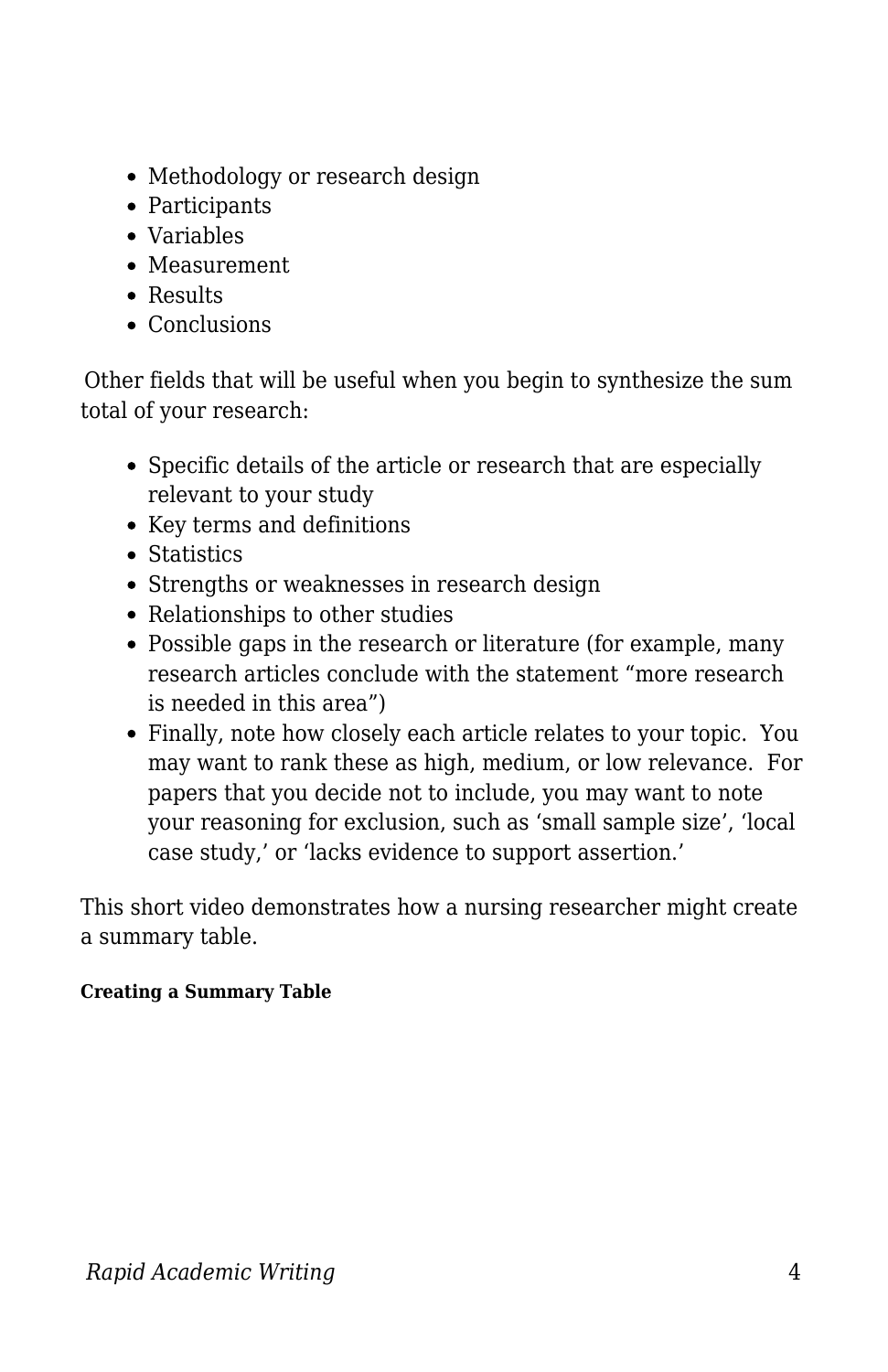

Killam, Laura (2013). Literature review preparation: Creating a summary table. Includes transcript. [https://edtechbooks.org/-IH](https://www.youtube.com/watch?v=nX2R9FzYhT0)

Summary tables can be organized by author or by theme, for example:

| <b>Author/Year</b> | <b>Research</b><br><b>Design</b> | <b>Participants</b><br>or Population Comparison<br><b>Studied</b> |                | <b>Outcome</b>              |
|--------------------|----------------------------------|-------------------------------------------------------------------|----------------|-----------------------------|
| Smith/2010         | Mixed<br>methods                 | Undergraduates                                                    | Graduates      | Improved<br>access          |
| King/2016          | Survey                           | Females                                                           | Males          | Increased<br>representation |
| Miller/2011        | Content<br>analysis              | <b>Nurses</b>                                                     | <b>Doctors</b> | New<br>procedure            |

For a summary table template, see [https://edtechbooks.org/-WFM](http://blogs.monm.edu/writingatmc/files/2013/04/Synthesis-Matrix-Template.pdf)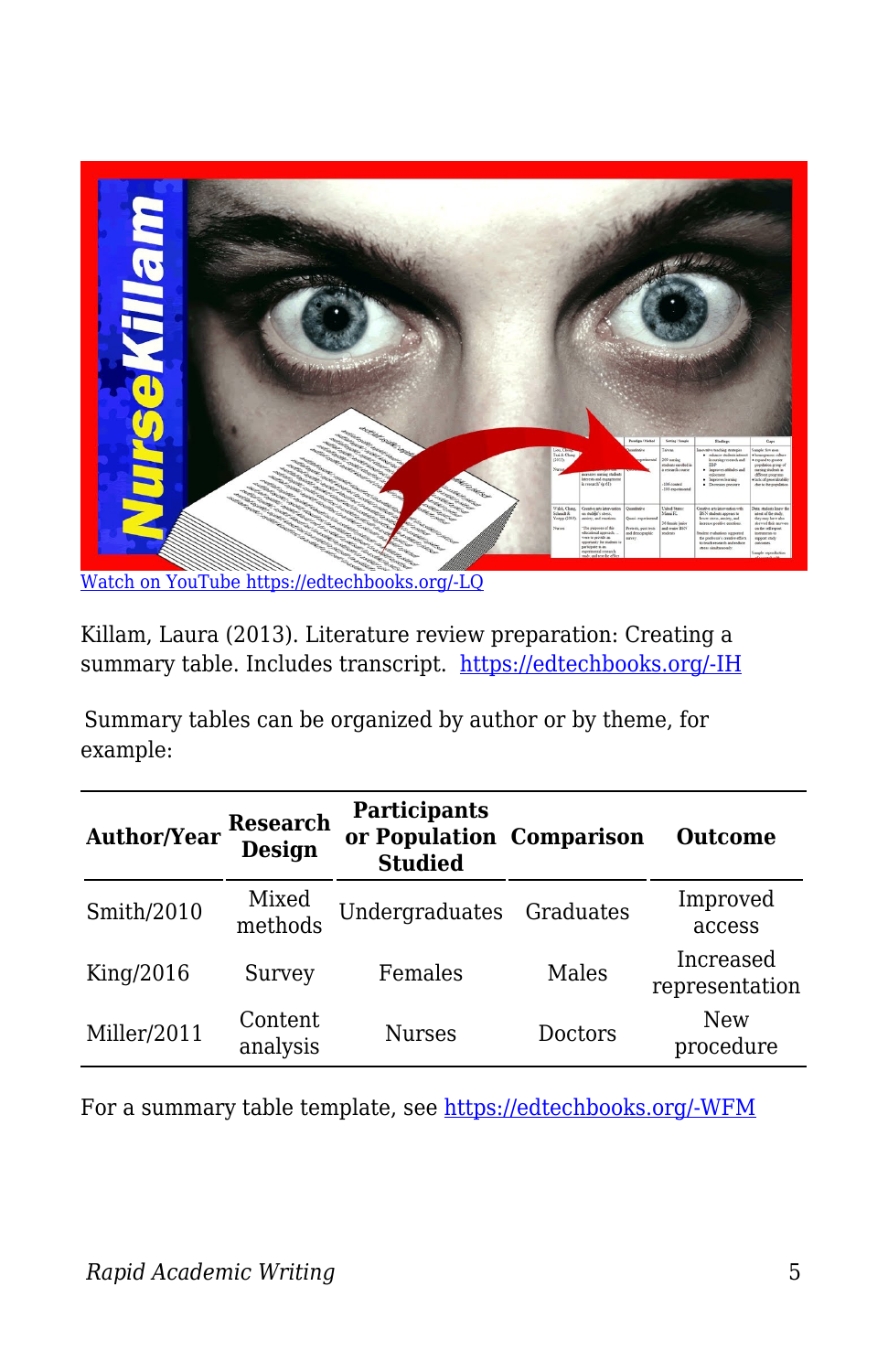# **Creating a summary outline**

An alternate way to organize your articles for synthesis it to create an outline. After you have collected the articles you intend to use (and have put aside the ones you won't be using), it's time to identify the conclusions that can be drawn from the articles as a group.

Based on your review of the collected articles, group them by categories. You may wish to further organize them by topic and then chronologically or alphabetically by author. For each topic or subtopic you identified during your critical analysis of the paper, determine what those papers have in common. Likewise, determine which ones in the group differ. If there are contradictory findings, you may be able to identify methodological or theoretical differences that could account for the contradiction (for example, differences in population demographics). Determine what general conclusions you can report about the topic or subtopic as the entire group of studies relate to it. For example, you may have several studies that agree on outcome, such as 'hands on learning is best for science in elementary school' or that 'continuing education is the best method for updating nursing certification.' In that case, you may want to organize by methodology used in the studies rather than by outcome.

Organize your outline in a logical order and prepare to write the first draft of your literature review. That order might be from broad to more specific, or it may be sequential or chronological, going from foundational literature to more current. Remember, "an effective literature review need not denote the entire historical record, but rather establish the raison d'etre for the current study and in doing so cite that literature distinctly pertinent for theoretical, methodological, or empirical reasons." ([Milardo, 2015, p. 22](https://edtechbooks.org/rapidwriting/lit_rev_conclusion/#ref7) [\[https://edtechbooks.org/-wQv\]\)](https://edtechbooks.org/rapidwriting/lit_rev_conclusion/#ref7).

As you organize the summarized documents into a logical structure, you are also appraising and synthesizing complex information from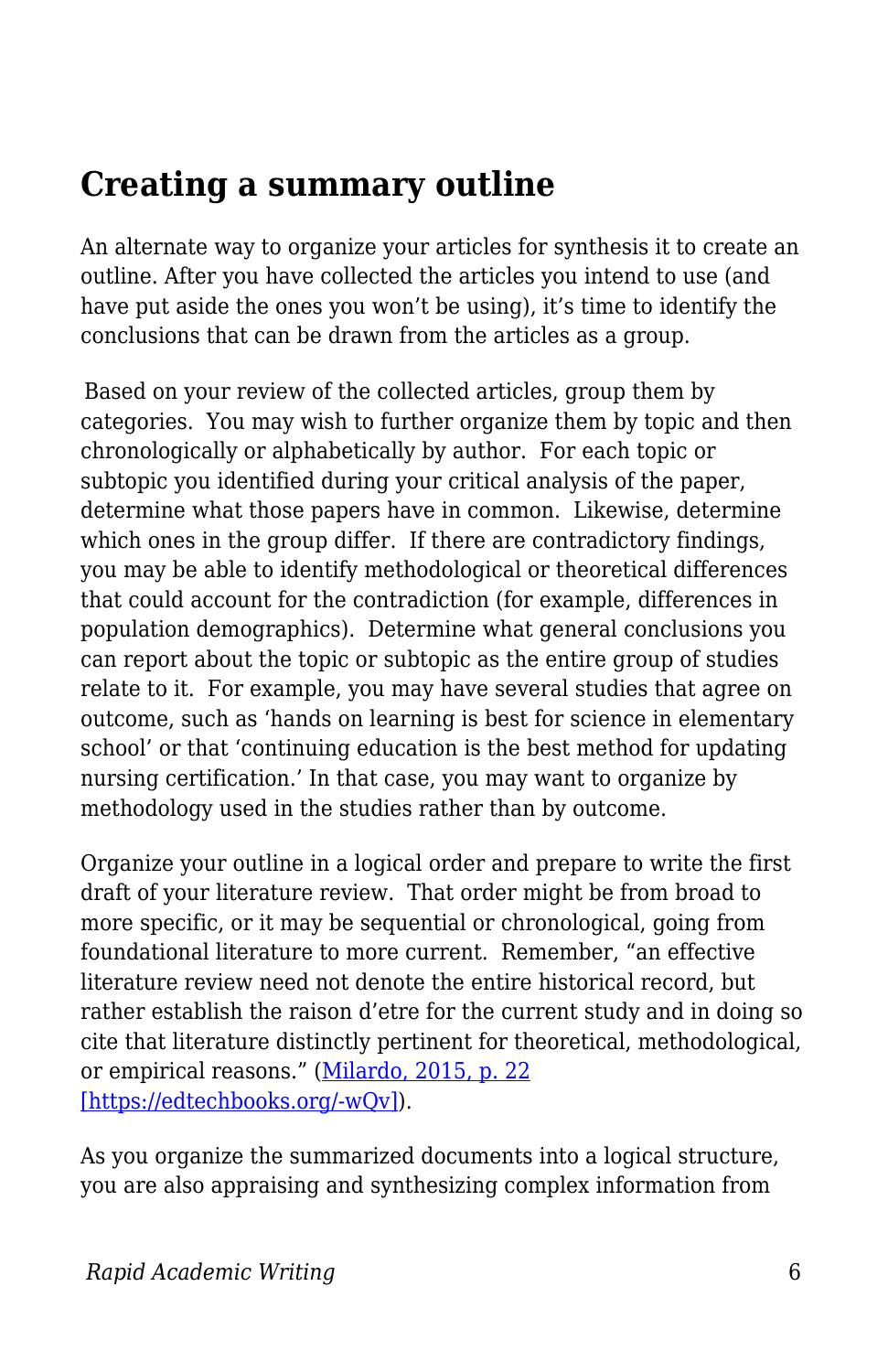multiple sources. Your literature review is the result of your research that synthesizes new and old information and creates new knowledge.

# **Additional Resources**

- [Literature Review: Synthesizing Multiple Sources](http://liberalarts.iupui.edu/uwc/files/documents/Lit_Review_Synthesis.pdf) [\[https://edtechbooks.org/-YhX\]](http://liberalarts.iupui.edu/uwc/files/documents/Lit_Review_Synthesis.pdf) / Indiana University
- [Sample Literature Reviews Grid \[https://edtechbooks.org/-jCE\]](https://docs.google.com/spreadsheets/d/11tXg0IYjR6kZk-Uf5Eq2pFfVSrd3lxsWOhoEqht8BZ4/edit?usp=sharing) / Compiled by Lindsay Roberts

### **Practice**

Select three or four articles on a single topic of interest to you. Then enter them into an outline or table in the categories you feel are important to a research question.

### **Test Yourself**

- 1. Select two articles from your own summary table or outline and write a paragraph explaining how and why the sources relate to each other and your review of the literature.
- 2. In your literature review, under what topic or subtopic will you place the paragraph you just wrote?